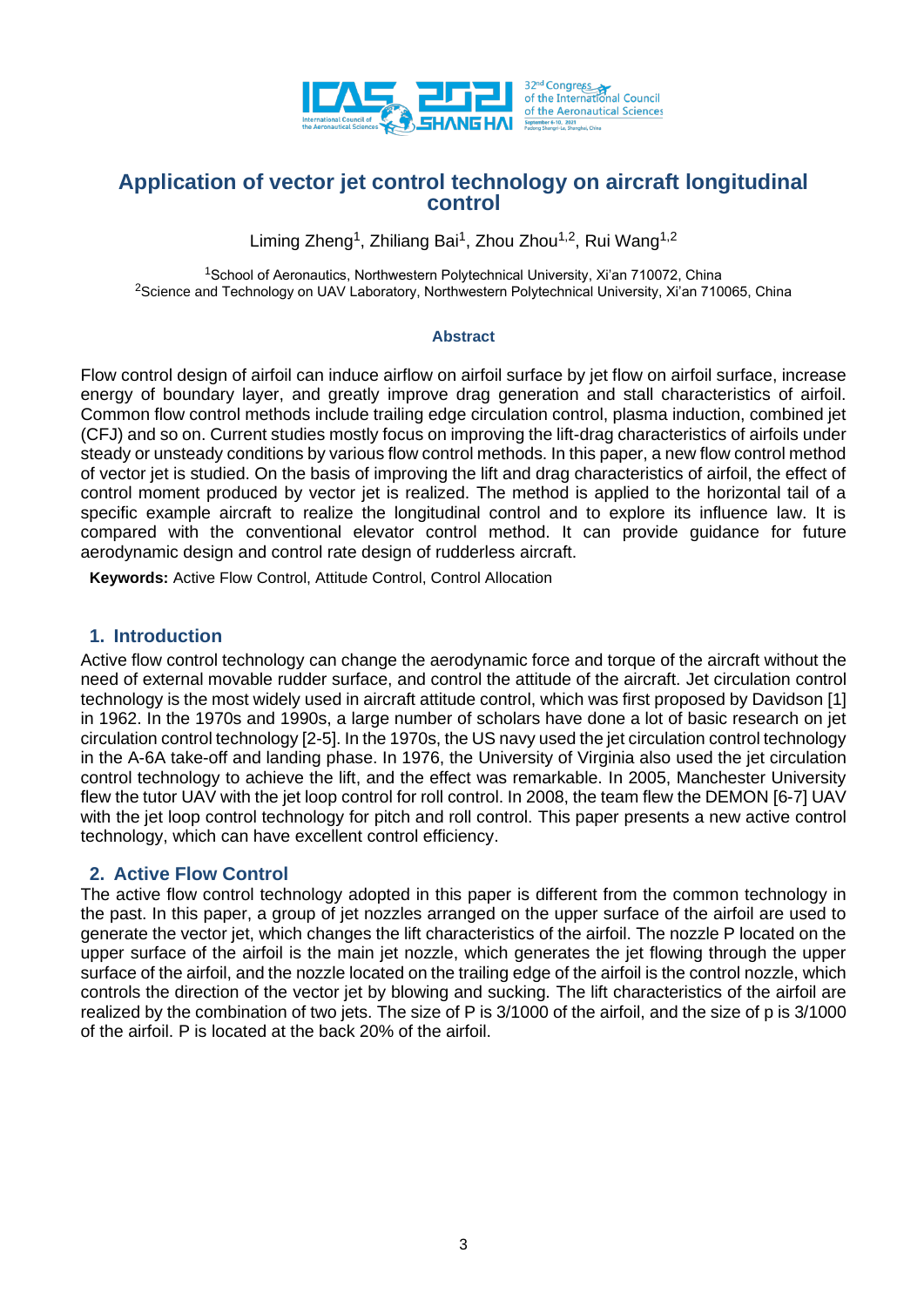

Figure 1 – Schematic diagram of nozzle, P is the upper jet nozzle, p is the vector jet nozzle.

The finite volume method is used to solve the RANS equation in CFD calculation. The integral form N-S equation used in the finite volume method is as follows:

$$
\iiint\limits_{\Omega} \left[ \frac{\partial \widehat{\boldsymbol{Q}}}{\partial t} + \frac{\partial (\widehat{\boldsymbol{F}}_i - \widehat{\boldsymbol{F}}_v)}{\partial \xi} + \frac{\partial (\widehat{\boldsymbol{G}}_i - \widehat{\boldsymbol{G}}_v)}{\partial \eta} + \frac{\partial (\widehat{\boldsymbol{H}}_i - \widehat{\boldsymbol{H}}_v)}{\partial \zeta} \right] d\Omega = 0
$$

Here,  $\hat{\bm{Q}}$  is solution vector.  $\hat{F}_i$ ,  $\hat{G}_i$ ,  $\hat{H}_i$  are the inviscid flux vectors in turn along the three coordinate directions.  $\hat{F}_v$ ,  $\hat{G}_v$ ,  $\hat{H}_v$  are the inviscid flux vectors along the three coordinate directions in turn and the space discretization of the viscous flux vector control equations along the three coordinate directions in turn. Roe-FDS format is used. Notification in Roe-FDS format is:

$$
F_{1/2} = \frac{1}{2} (F_L + F_R) - \frac{1}{2} (|F_R| - |F_L|) = \frac{1}{2} (F_L + F_R) - \frac{1}{2} |\tilde{A}| \cdot \Delta \tilde{Q}
$$

The non-sticking term is of second order upwind style and the sticky term is of second order central format. The turbulence model uses an equation model, Spalart-Allmaras model.

The computational grid is a non-structural grid mixed with quadrangles and triangles. The mesh quantity is 24522. The far-field range of the front and rear of the wing is 20 times the chord length of the wing. The surface boundary of the wing is the boundary of viscous matter. The nozzle is placed on the boundary of the grid and gives pressure increment to realize the jet flow. The jet flow coefficient is usually used to reflect the intensity of the jet, which is defined as:

$$
c_{\mu} = \frac{\dot{m}v_j}{\frac{1}{2}\rho_{\infty}V_{\infty}^2S}
$$

Here,  $\dot{m}$  is the mass flow rate.  $v_j$  is the jet speed at the jet port.  $\rho_\infty$  is free inflow density.  $v_\infty$  is free inflow velocity. *S* is the reference area. In the paper,  $C_u$  is the momentum coefficient of the main jet, and blowing intensity at jet control port  $\delta p$  is expressed as the ratio of the difference from the incoming atmospheric pressure to the incoming atmospheric pressure.

$$
\delta p = \frac{p - P_{\infty}}{P_{\infty}}
$$

Here,  $p$  is the increment of grid pressure at the jet control port.  $P_{\infty}$  is the static pressure of the incoming flow.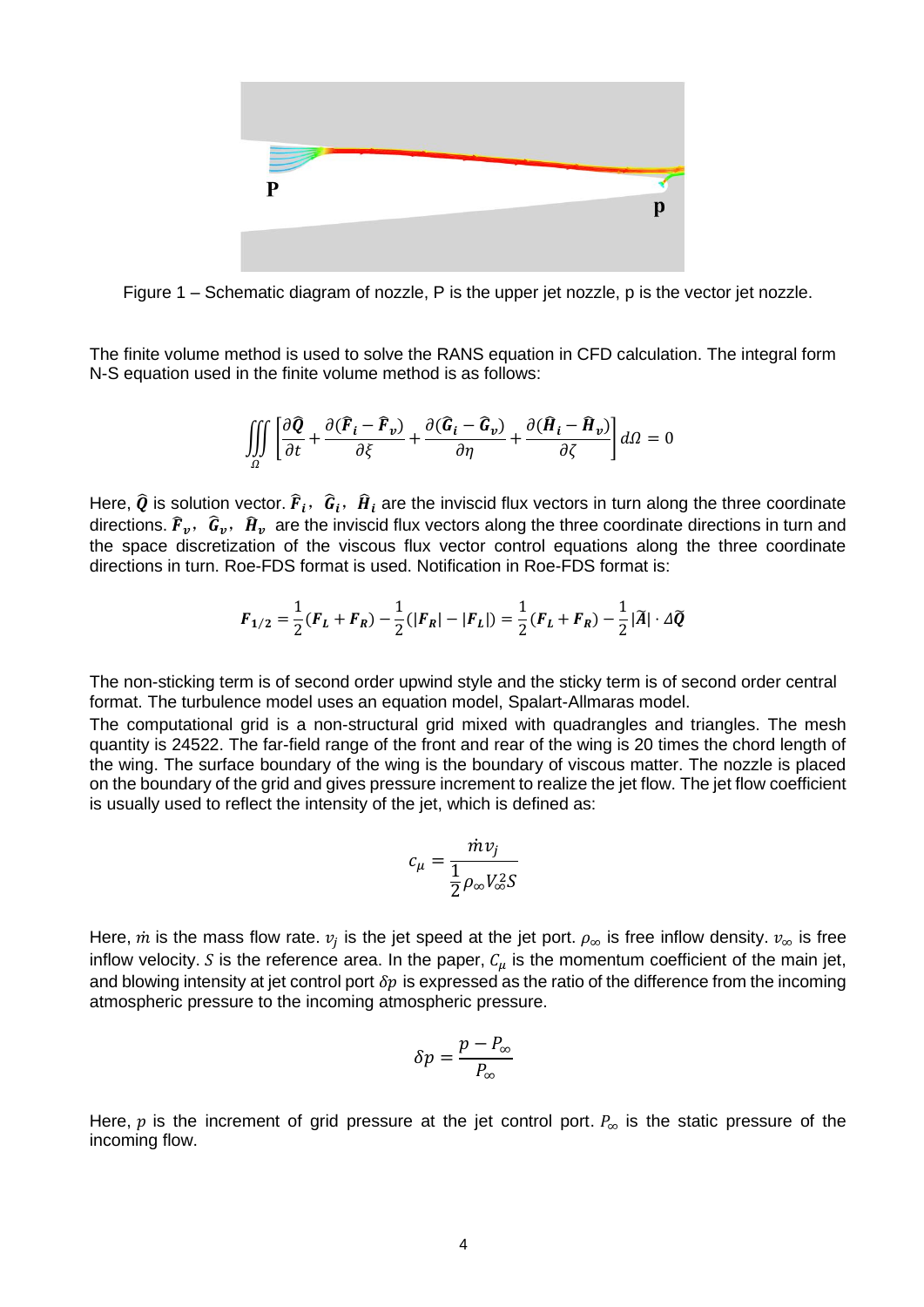

Figure 2 – Computational grid plan, Mesh around airfoil

Figure 3 show  $c_{\mu} = 0.313$ , Blowing intensity of jet control port  $\delta p$  from - 0.05 to 0.25:



 $\delta p = 0.1$   $\delta p = 0.25$ Figure 3 - Flow field diagram with different  $\delta p$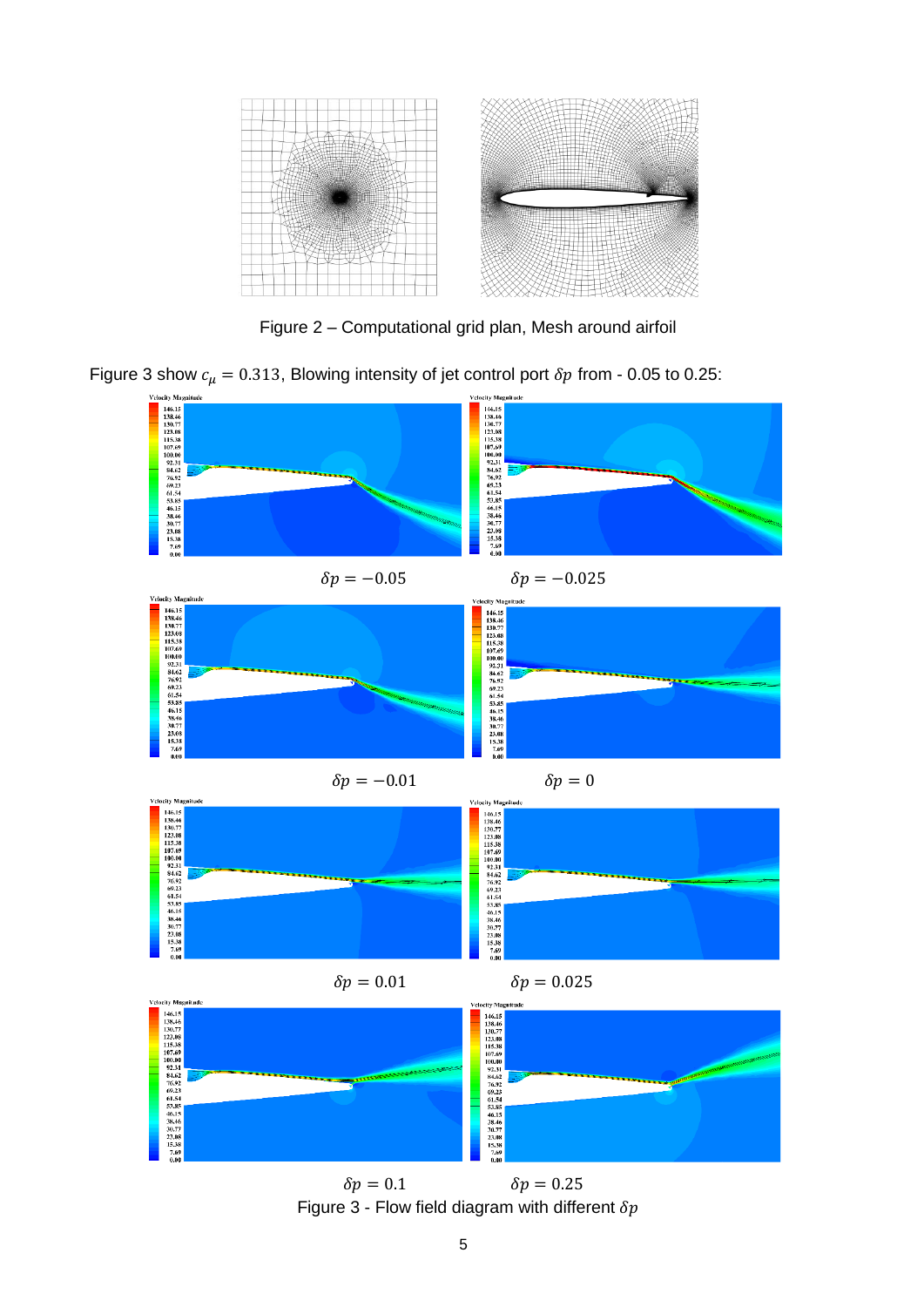

Figure 4 - The lift coefficient of the airfoil varies with  $C_\mu$  and trailing edge jet pressure

# **3. Flight Dynamics Modeling**

The aircraft used in this paper is a small aircraft with conventional layout.



Figure 5 - The aircraft used in this paper

| Table 1 - Aircraft parameters |                  |
|-------------------------------|------------------|
| Reference area                | $0.4713m^2$      |
| Reference chord length        | 0.2631m          |
| Flat tail reference area      | $0.0990m^2$      |
| Reference wing span           | 1.8 <sub>m</sub> |
| Flight weight                 | 3kg              |

The vehicle uses the 6-DOF dynamic equation: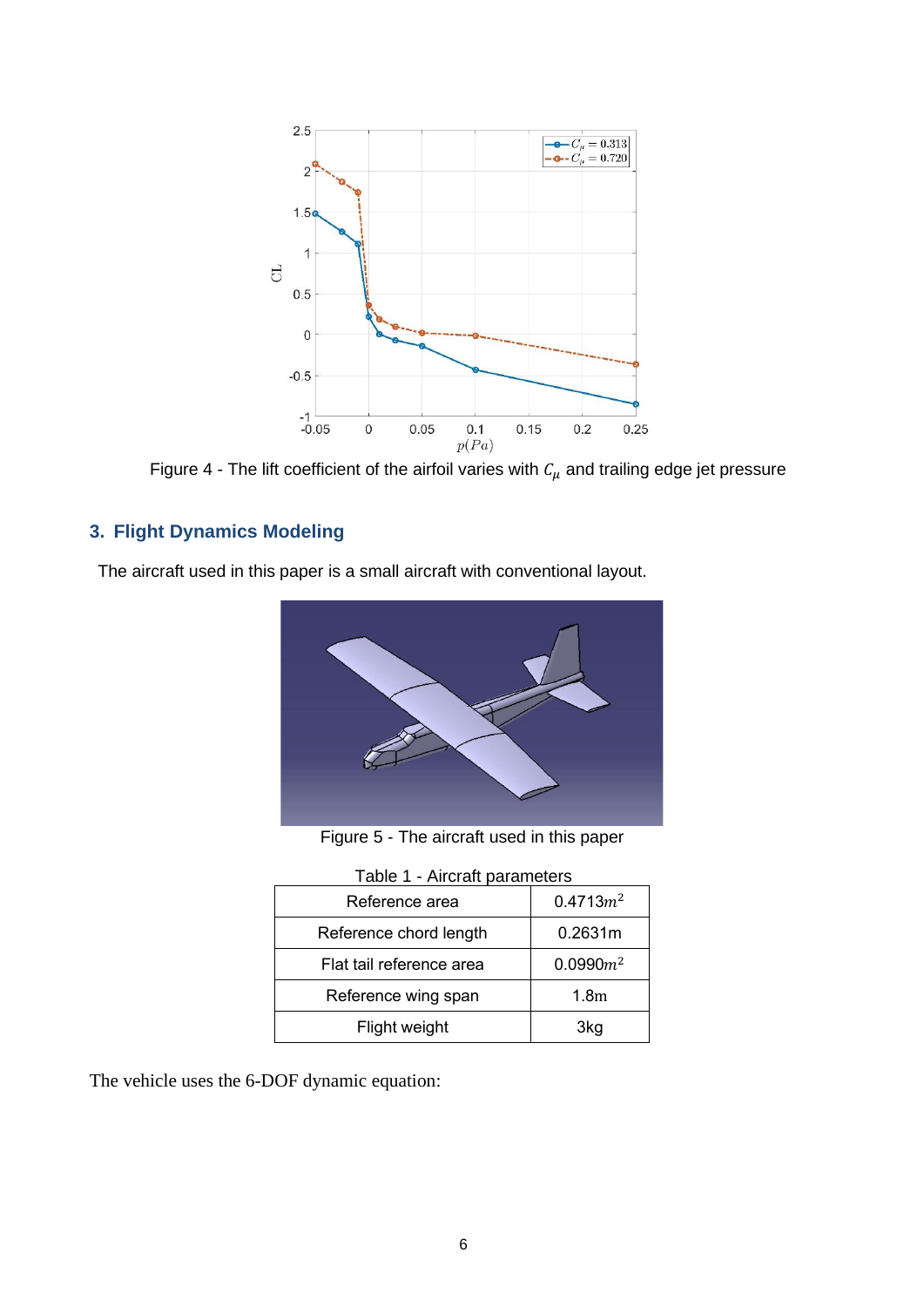$$
I_x \frac{dp}{dt} + (I_x - I_y)qr - I_{xx}(pq + \frac{dr}{dt}) = L
$$
  
\n
$$
I_y \frac{dq}{dt} + (I_x - I_z)rp + I_{xx}(p^2 - r^2) = M
$$
  
\n
$$
I_z \frac{dr}{dt} + (I_y - I_x)pq + I_{xx}(qr - \frac{dp}{dt}) = N
$$
  
\n
$$
m(\frac{dV_x}{dt} + V_x \omega_y - V_y \omega_z) = F_x
$$
  
\n
$$
m(\frac{dV_y}{dt} + V_x \omega_z - V_z \omega_x) = F_y
$$
  
\n
$$
m(\frac{dV_z}{dt} + V_y \omega_x - V_x \omega_y) = F_z
$$

The required aerodynamic data are derived from CFD and Vortex Lattice Method calculation, and the mass characteristic data are derived from actual measurements.

### **4. Longitudinal Control**

After establishing the flight dynamics simulation model in Matlab, the cruise state is first selected as the reference state, and the model is linearized by the small disturbance linearization method and is balanced at the selected cruise state points. On the basis of linearized state equation, the longitudinal control law is designed. The longitudinal control effect of vector jet control is compared with that of conventional elevator.

| Table 2 - Cruise point |             |  |
|------------------------|-------------|--|
| Cruise velocity        | 15m/s       |  |
| Cruise angle of attack | $3.5^\circ$ |  |
| Cruise altitude        | 500m        |  |

As for the ordinary aircraft, the elevator trim angle is -0.9 degrees. Using the active flow control, the lift coefficient of horizontal tail is 0.003379.

### 4.1 Control Law Design

#### (1) Elevator control

The control law of conventional elevator adopts cascade PID, the inner loop controls the pitch angular velocity, and the outer loop controls the pitch angle.



Figure 6 - Conventional elevator control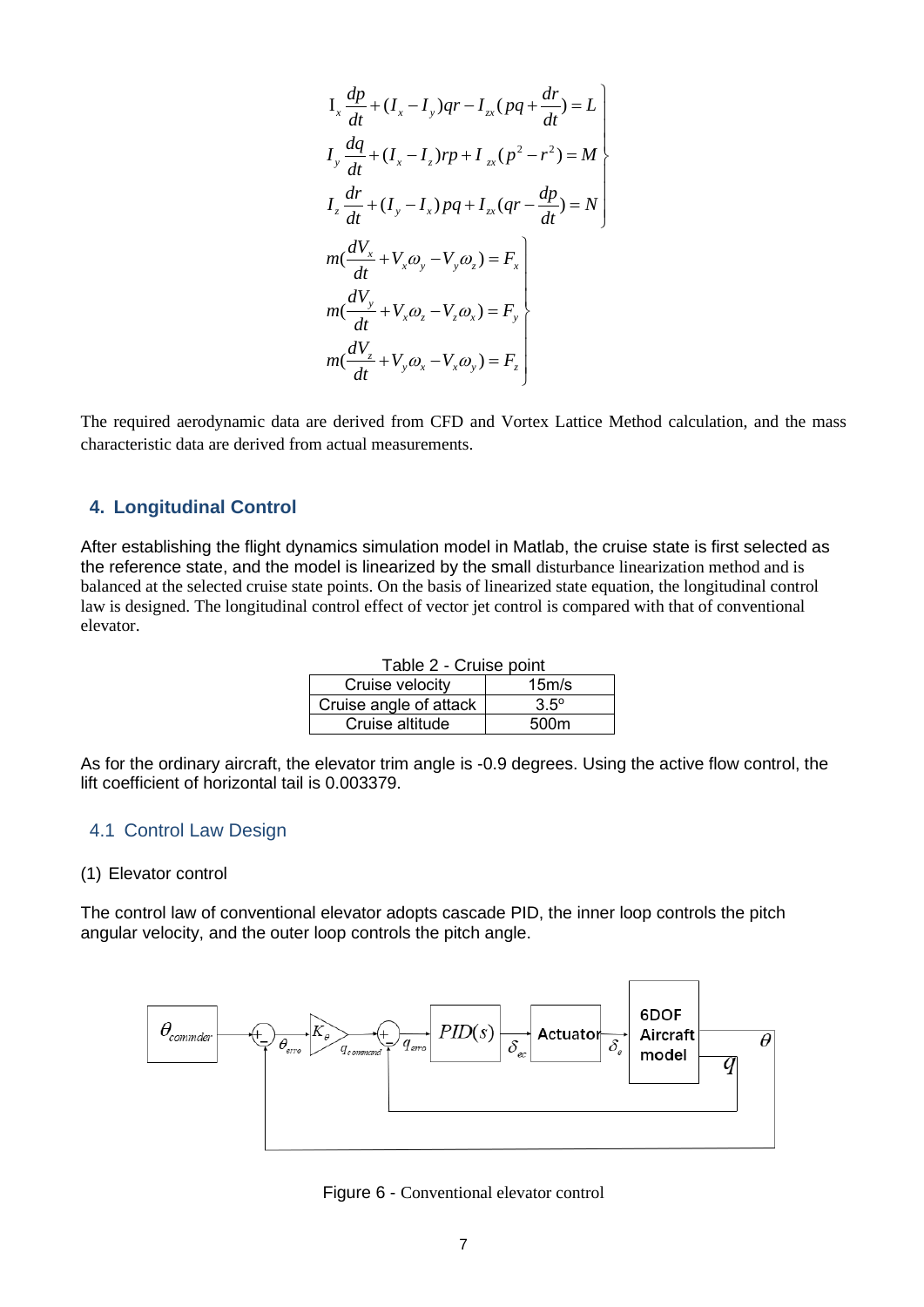### (2) Active flow control

The cascade PID is also used to control the vector jet, but there are two control variables for the trailing edge jet in this design, one is the front jet and the other is the rear blow and suction. In order to simplify the problem, cascade PID is used as a virtual control variable, which is regarded as an independent variable of two flow control variables, and two functions are used to generate two output variables by using the results of PID.



Figure 7 – Active flow control

Here,  $\delta_1 = f_1(\delta_e)$  and  $\delta_2 = f_2(\delta_e)$  are the functional relations between the two control variables of the given vector jet control and the virtual elevator. It is assumed that both functions are primary functions.

$$
\delta_1 = C_\mu = a_1 \delta_e + b_1
$$
  

$$
\delta_2 = p = a_2 \delta_e + b_2
$$

Table 3 – Parameters of Control Allocation

| a  | $-0.5$ |
|----|--------|
|    | 0.4    |
| a, | 0.1    |
|    | 0.001  |

### 4.2 Simulation and Results



Figure 8 - Comparison of two control methods

We build a simulation model in Simulink and compare the two control methods. The results show that the active flow control method used in this paper has the same excellent effect as the elevator control, even faster, which may benefit from the stronger control efficiency of the active flow control.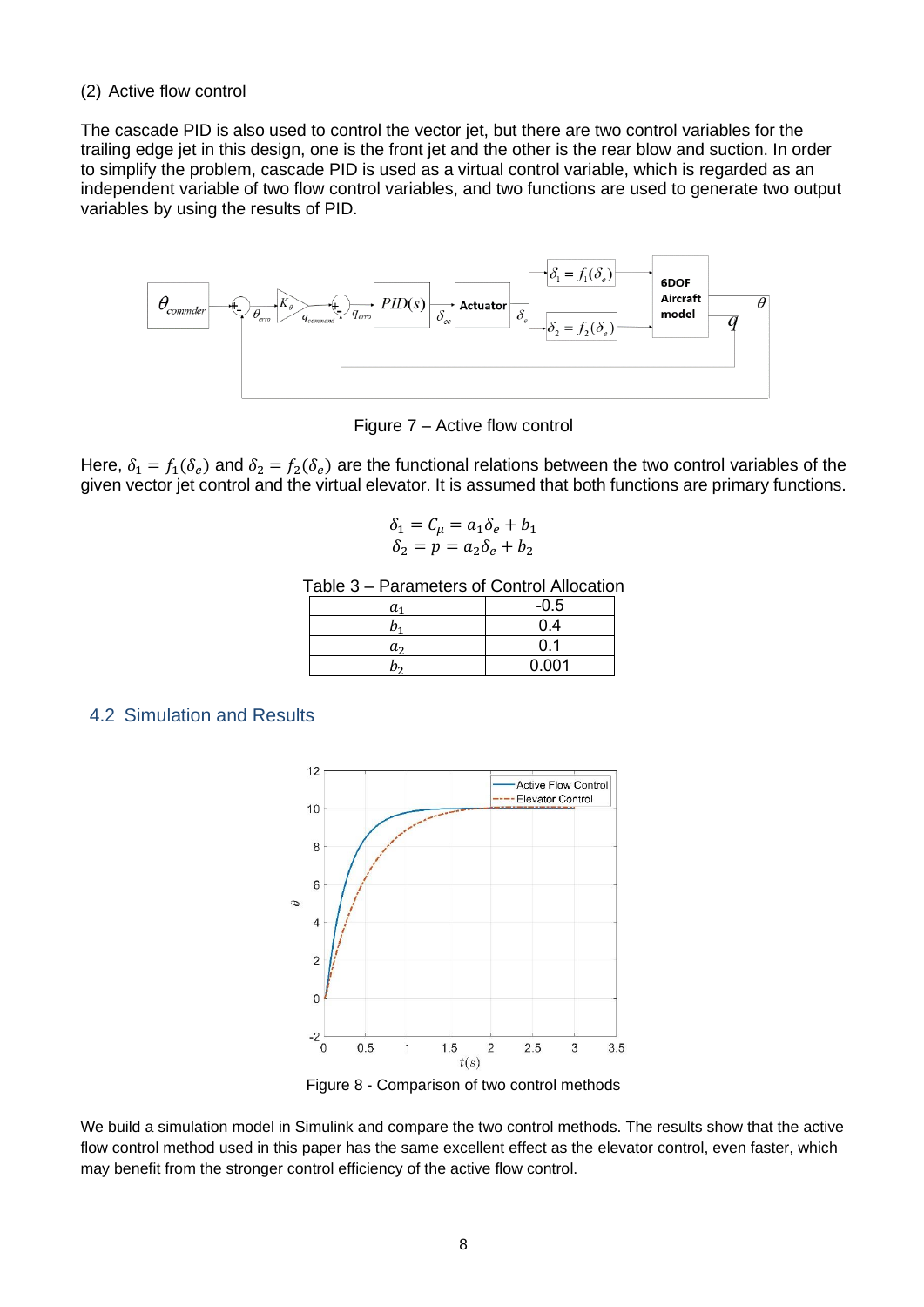## **5. Conclusion**

This paper explores a novel active control method, and applies it to the plane tail of the aircraft. The simulation results show that it has excellent control efficiency, even better than the traditional elevator control. Although this control method has not been used in actual aircraft control, it still has great potential.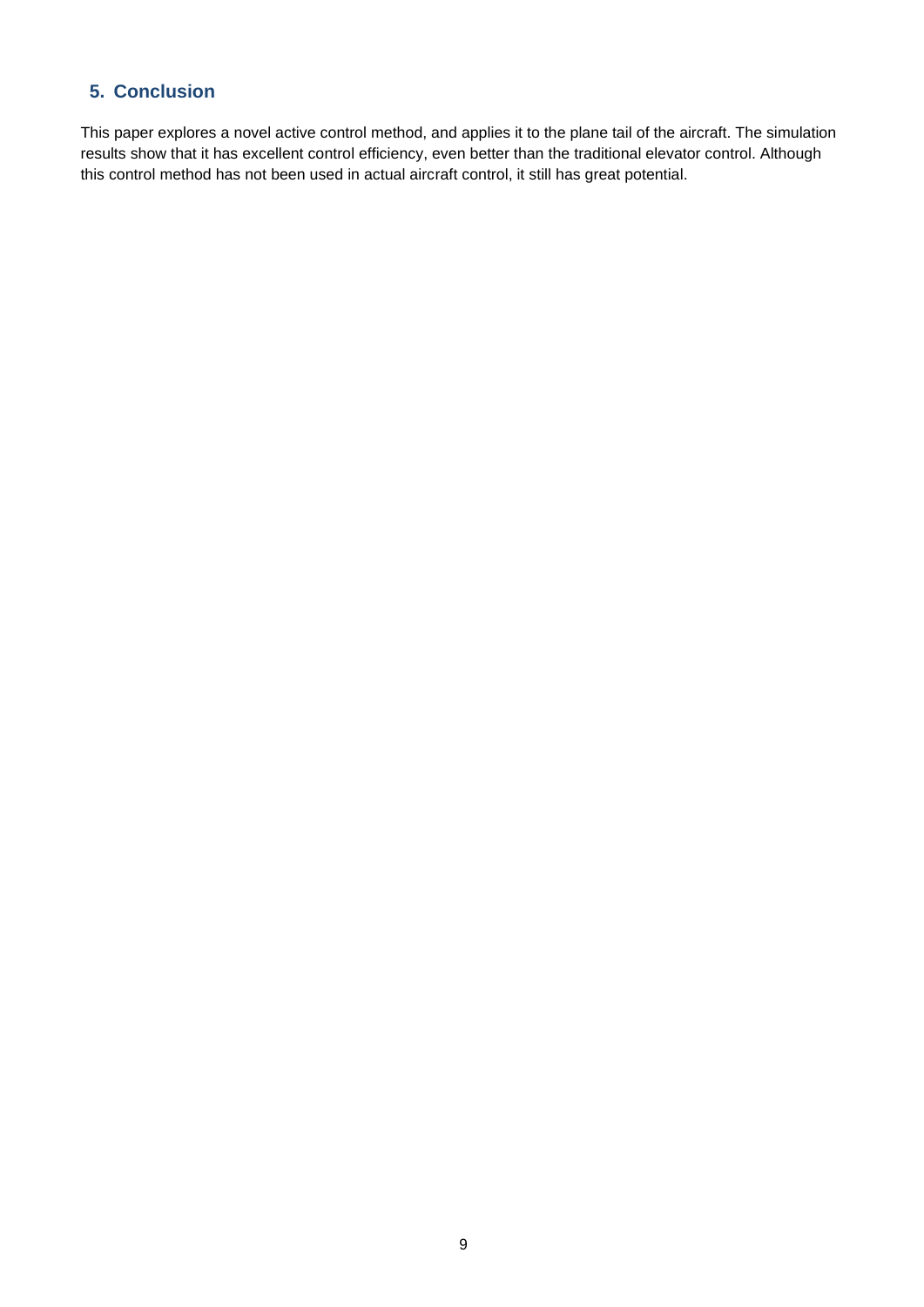### **References**

- [1] Davidson I M. Aerofoil boundary layer control systems: US3062483A[P].1962.
- [2] Englar R J. Experimental investigation of the high velocity coanda wall jet applied to bluff trailing edge circulation control airfoils[R]. DAVID W TAYLOR NAVAL SHIP RESEARCH AND DEVELOPMENT CENTER BETHESDA MD AVIATION AND SURFACE EFFECTS DEPT, 1975.
- [3] Englar R J, Hemmerly R A, Moore W H, et al. Design of the circulation control wing STOL demonstrator aircraft[J]. Journal of Aircraft, 1981, 18(1): 51-58.
- [4] Abramson J, Rogers E. High-speed characteristics of circulation control airfoils[C]//21st aerospace sciences meeting. 1983: 265.
- [5] Holz R G, Hassan A A, Reed H L. Numerical model for circulation-control flows[J]. AIAA journal, 1994, 32(4): 701-707.
- [6] Fielding J P, Lawson C P, Pires R, et al. Development of the DEMON technology demonstrator UAV[C]//27th International Congress of the Aeronautical Sciences. 2010.
- [7] Yarf-Abbasi A, Fielding J. Design integration of the eclipse and demon demonstrator uavs[C]//7th AIAA ATIO Conf, 2nd CEIAT Int'l Conf on Innov and Integr in Aero Sciences, 17th LTA Systems Tech Conf; followed by 2nd TEOS Forum. 2007: 7725.